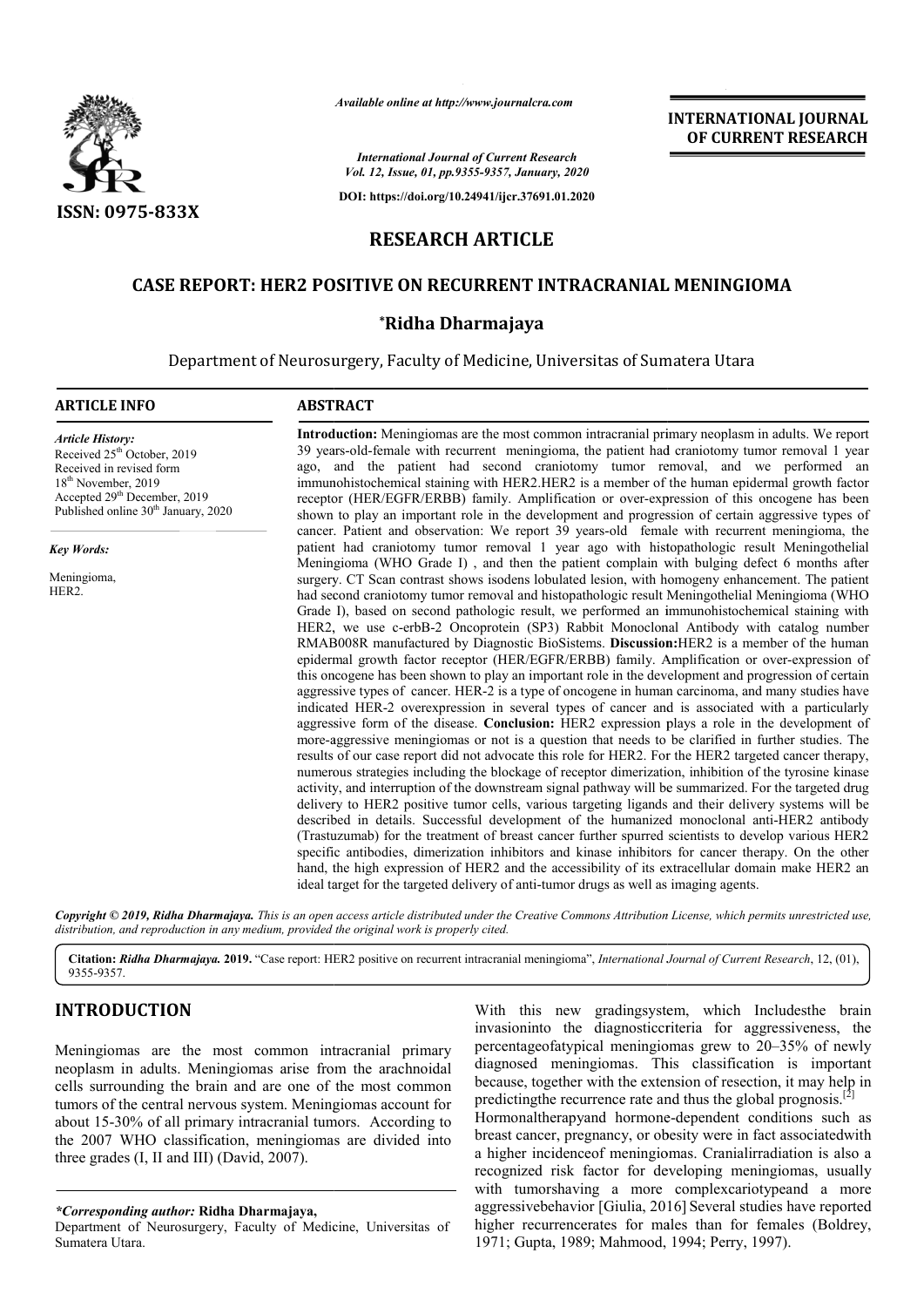

**Figure 1. Head Ct-Scan Pre-Operation show parasagital meningioma, with contrast homogenous enhancement**



**Figure 2.1. Month post operation head CT-Scan show mass on the right frontal**



**Figure 3.Clinical photos show bulging defect on the head 1 year after surgery**



**Figure 4.1 year after first operation show large lesion, with contrast enchancement**



**Figure 5. Show Photomicrograph immunohistochemical result.**

However, other studies, including ours, have found no significant difference based on gender.<sup>[7,8,9,10]</sup> Nakasuet al<sup>[11]</sup> and several other authors found no association between tumor development in young patients<40 yrs) and a high likelihood of recurrence.<sup>[11,12]</sup>However, Perry and associates<sup>[7]</sup>found a significant difference between age and recurrence, while Adegbite and colleagues $^{[11]}$ could demonstrate no significant influence of sex and age on recurrence. Predicting the biological and clinical behavior of meningiomas remains a significant problem. Currently,the most reliable factors that are helpful inpredicting recurrence of meningiomasare the extent of surgical resection and histological grade. The aggressiveness of meningiomas is unpredictable. HER2 represents a wellknown prognostic factor in various tumors such as breast carcinomas. There are only a few studies on the relationship between meningioma and HER2 expression, and the results are different as well. The aim of this study was to determine this relationship.

Patient and observation: We report 39 years-old female with recurrent meningioma, the patient had craniotomy tumor removal 1 year ago with histopathologic result Meningothelial Meningioma (WHO Grade I) , and then the patient complain with bulging defect 6 months after surgery. CT Scan contrast shows isodens lobulated lesion, with homogeny enhancement. The patient had second craniotomy tumor removal and histopathologic result Meningothelial Meningioma (WHO Grade I), based on second pathologic result, we performed an immunohistochemical staining with HER2, we use c-erbB-2 Oncoprotein (SP3) Rabbit Monoclonal Antibody with catalog number RMAB008R manufactured by Diagnostic Bio Sistems.

## **DISCUSSION**

HER2 is a member of the human epidermal growth factor receptor (HER/EGFR/ERBB) family. Amplification or overexpression of this oncogene has been shown to play an important role in the development and progression of certain aggressive types of cancer. HER2 (also known as erbB-2) is a 185-kD transmembrane glycoprotein with tyrosine kinase activity. These tumors are known to be hormonally modulated and may occur in association with breast carcinoma. HER2 is highly expressed in a significant proportion of breast cancer, ovarian cancer, and gastric cancer. Since the discovery of its role in tumorigenesis, HER2 has received great attention in cancer research during the past two decades. HER-2 is a type of oncogene in human carcinoma, and many studies have indicated HER-2 overexpression in several types of cancer and is associated with a particularly aggressive form of the disease. In a study performed by Loussouran et al.